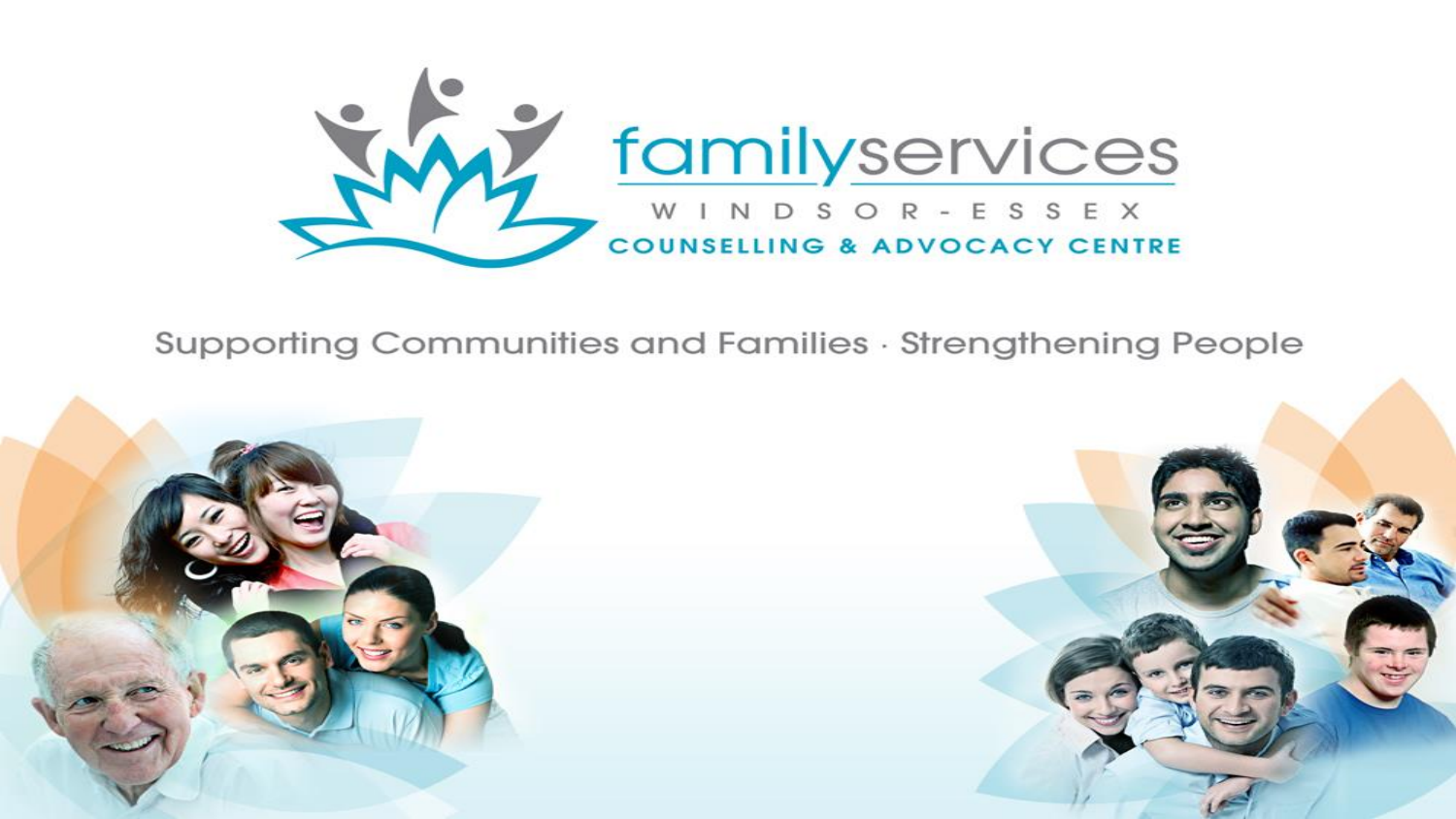

# First Responder Families Needs Assessment Results & Analysis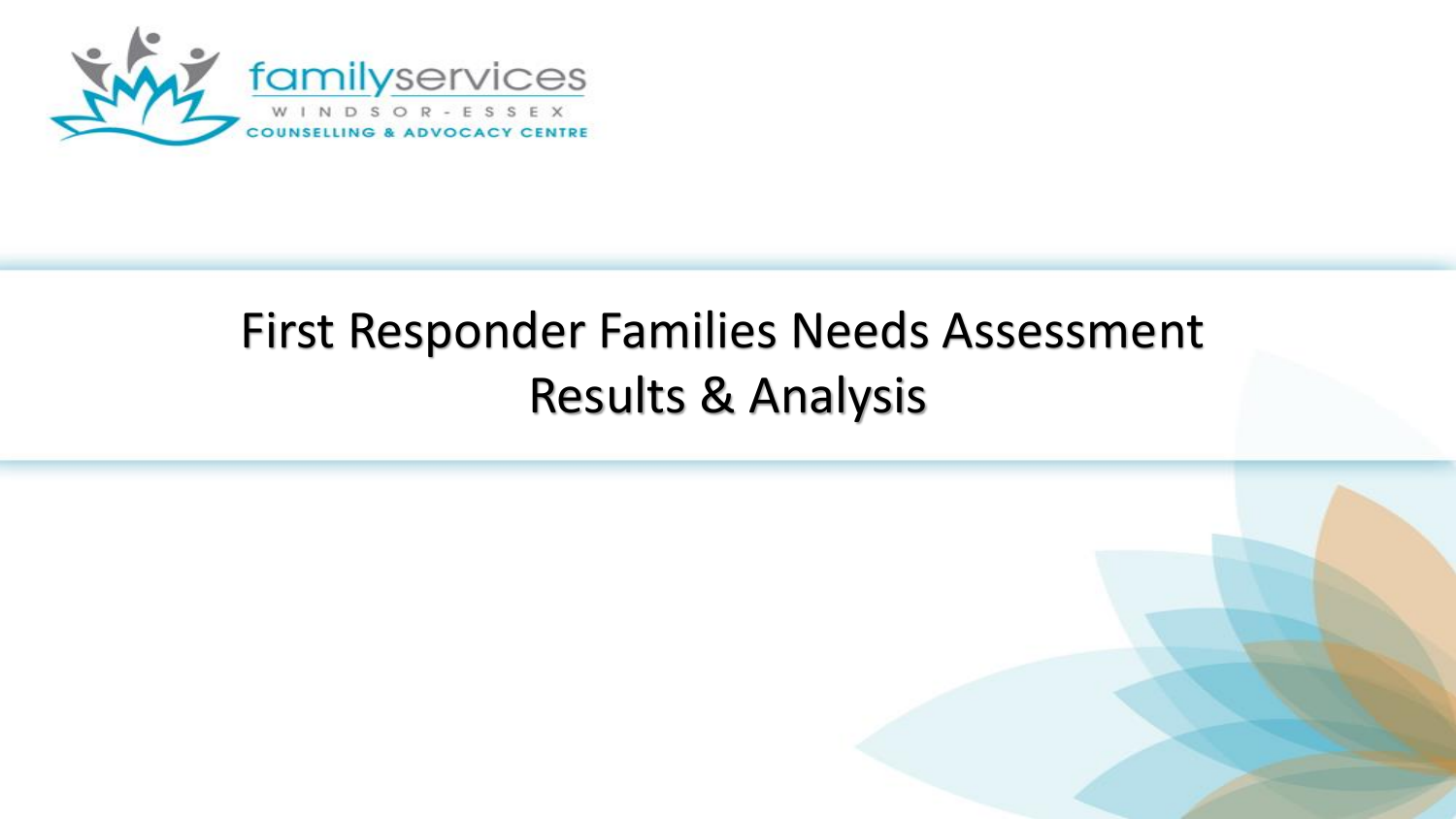#### Introduction



The First Responder coalition exists to ensure the optimum mental health and psychological health and safety of all first responder organizations and employees as well as family members of employees and retirees.

Reflects Priority #2 of this coalition: The coalition will work together to develop strategies and programs to address the continuum of mental health issues known to impact First Responders and their families

Contributes to the objective: Assess the need for mental health support services among immediate family members of First Responders and develop and/or implement evidence based strategies to meet those needs

First Responder Families Needs Assessment (March 13 – May 31, 2019)

2,691 people responded to the survey

16 question survey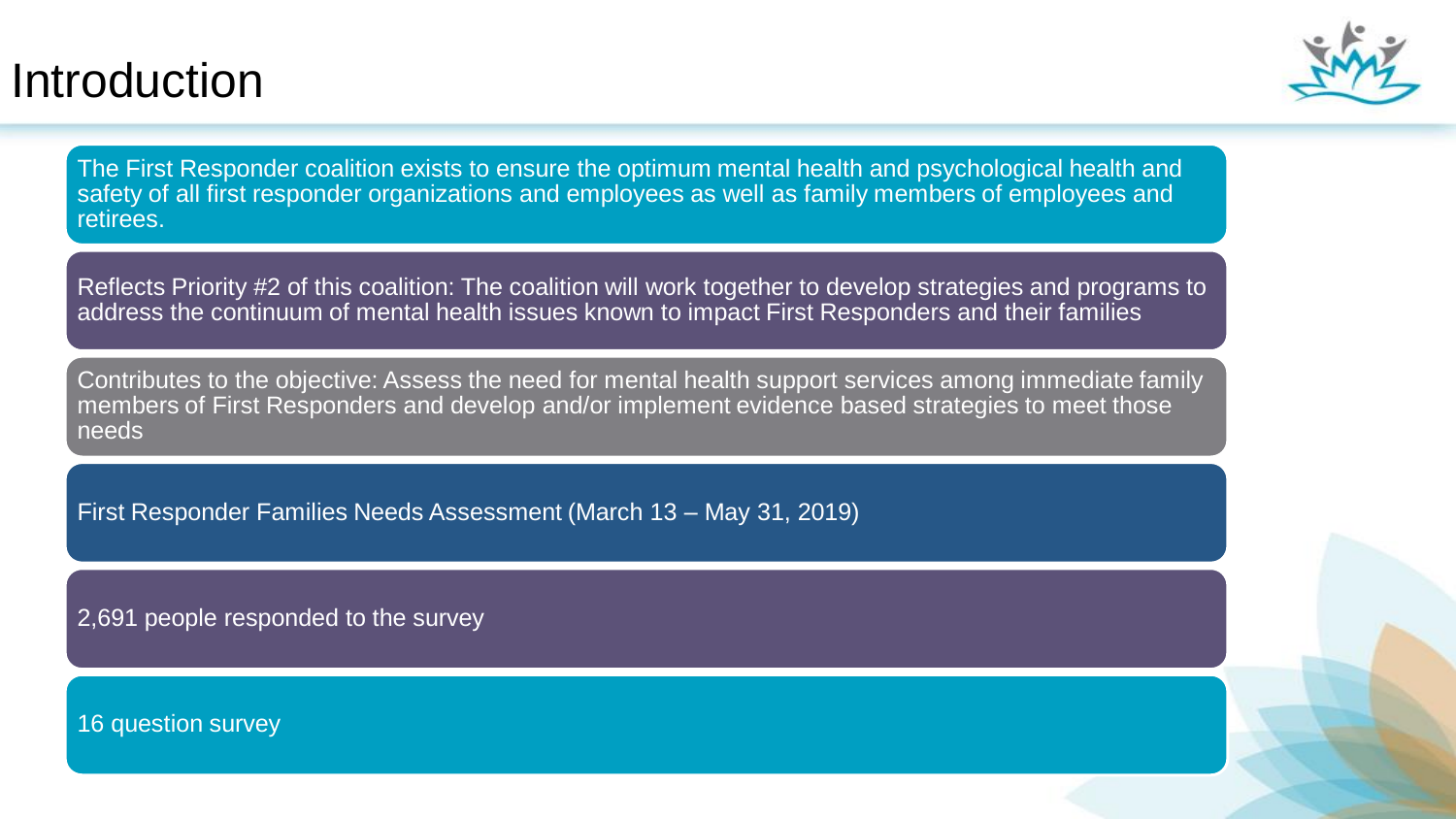# Relationship to First Responder, by Type (% of respondents)



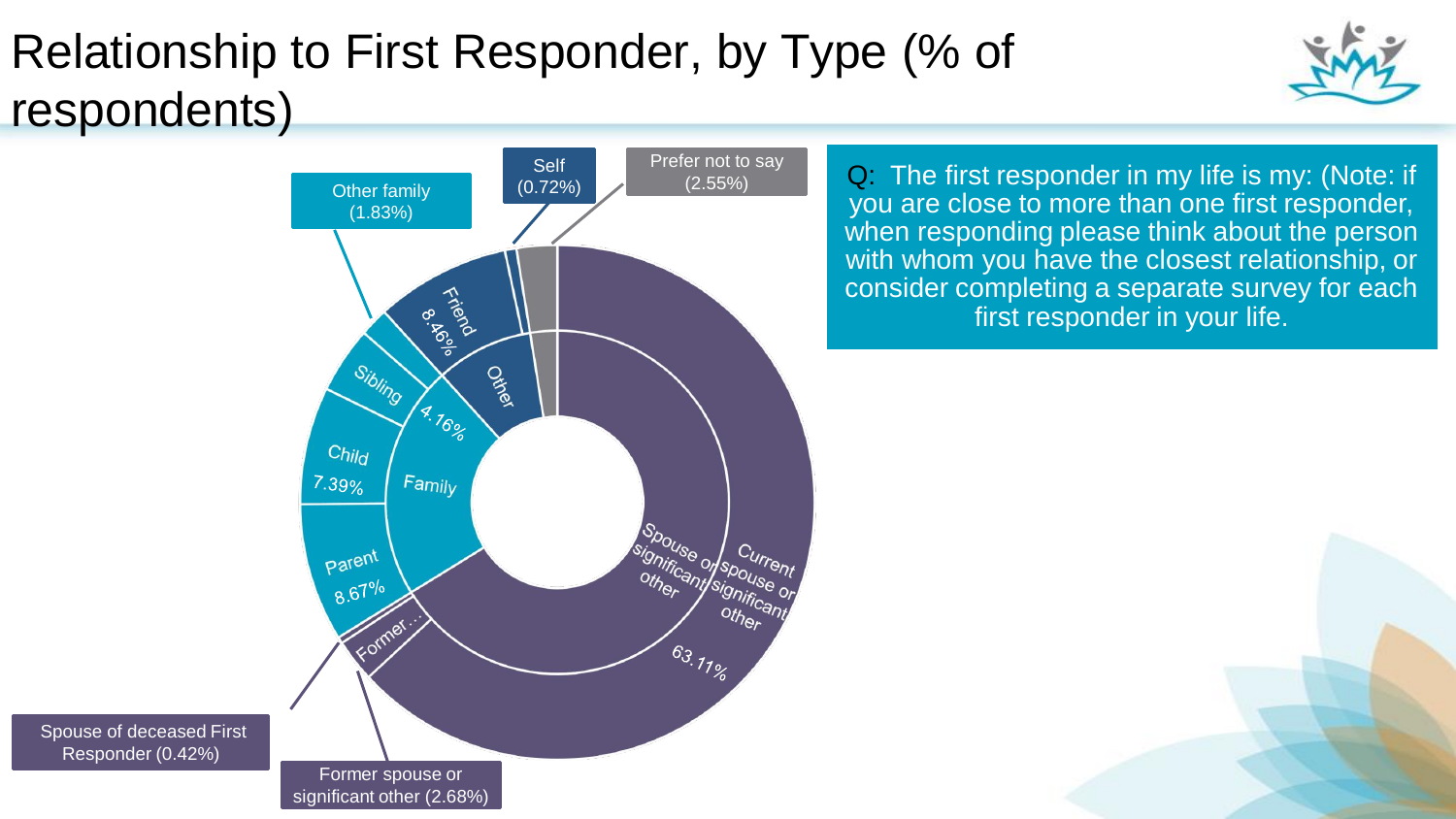### First Responder Role, by Type (% of respondents)



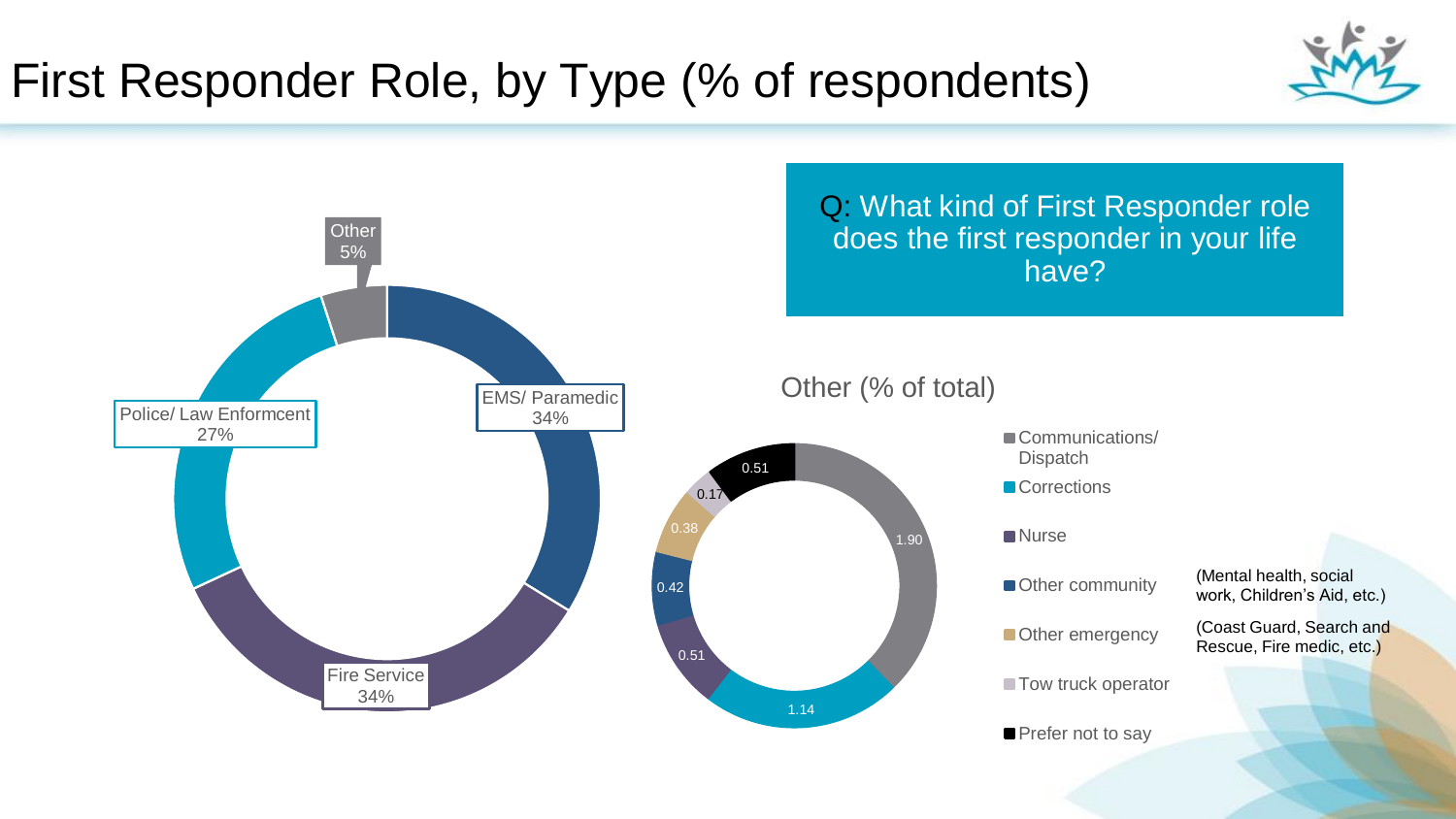### Hours Worked (% of respondents)

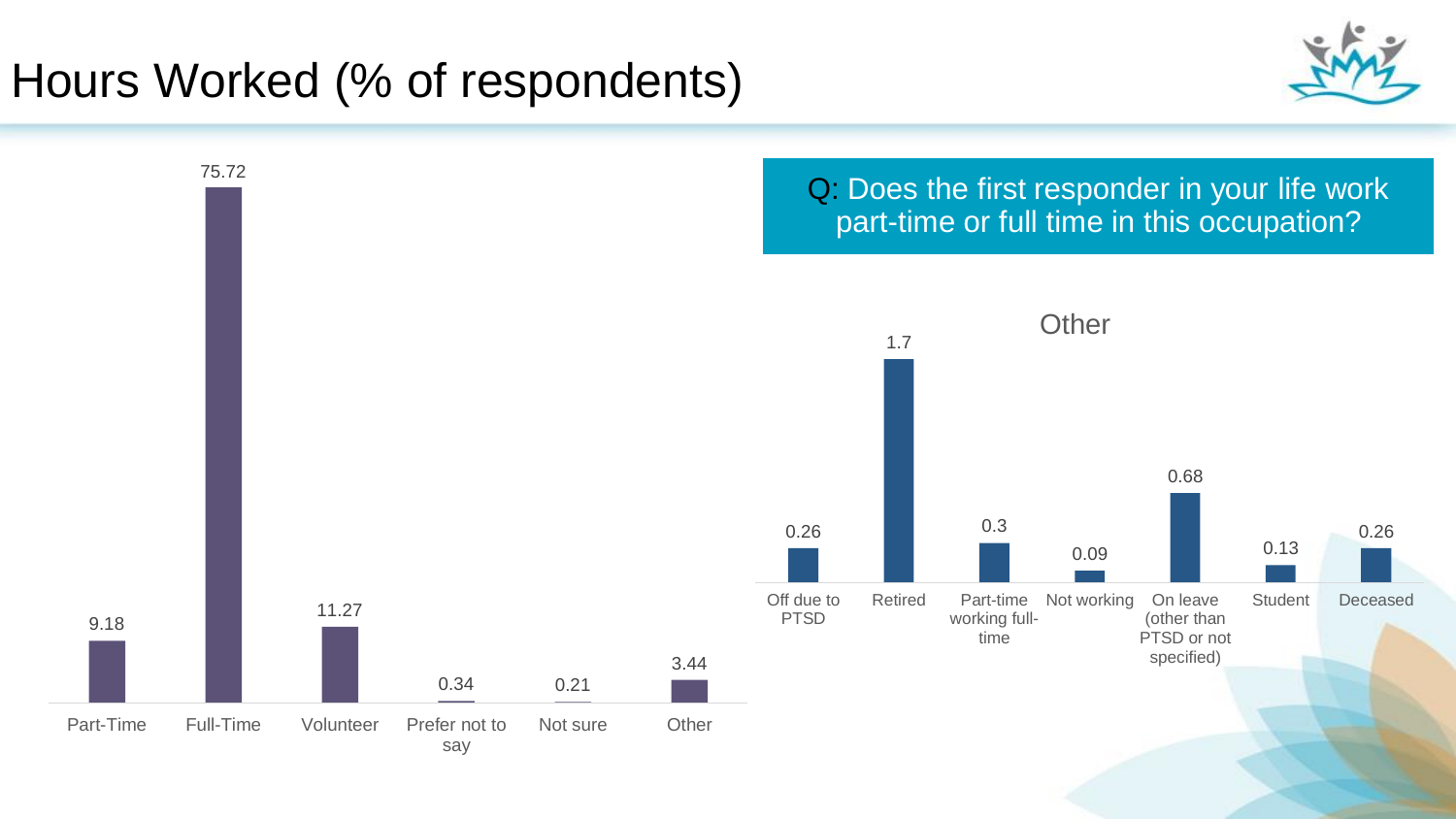# Years Worked (% of respondents)





Q: For approximately how many years has the first responder in your life been working in a First Responder occupation?

#### Years Worked, by First Responder Role

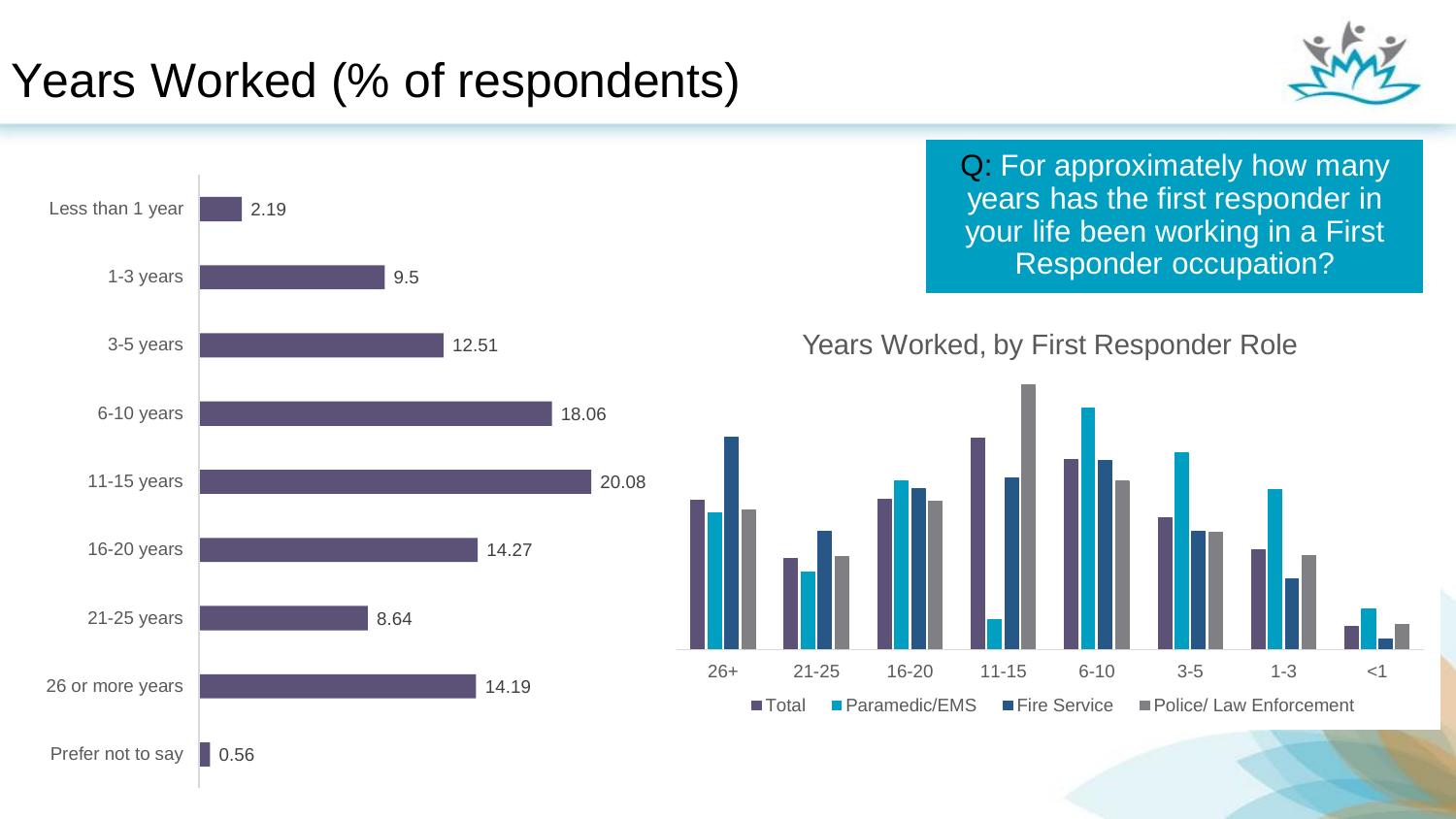## Military Service (% of respondents)



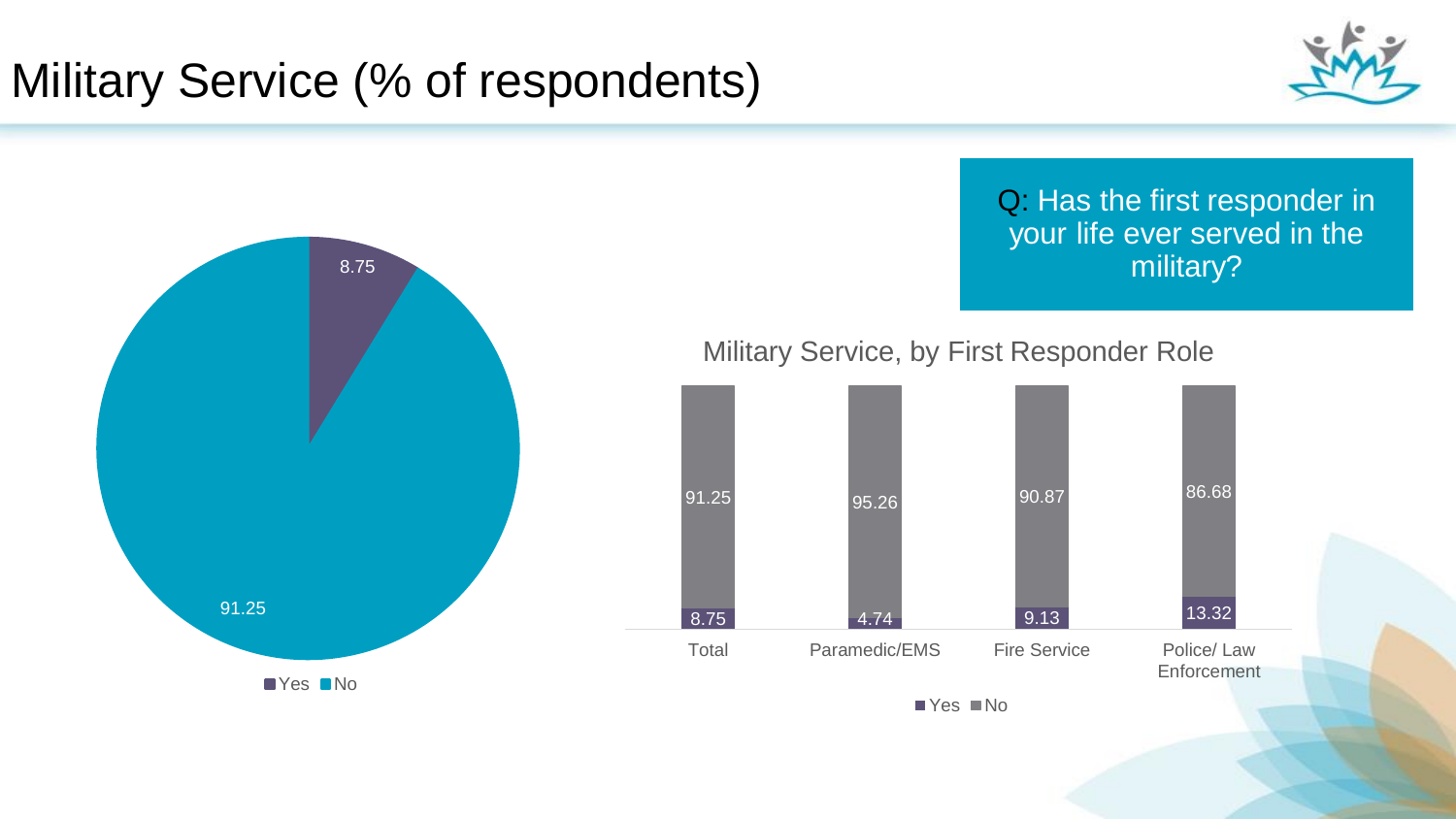## Concern About Impact of First Responder Role on Mental Health (% of respondents)



**Extremely concerned** 

Moderately concerned

- Somewhat concerned
- **Slightly concerned**
- Not at all concerned
- **Prefer not to say**



Less than 3% were not at all concerned. Nearly 85% were somewhat, moderately, or extremely concerned.

Q: Are you concerned about the impact of the first responder role on the mental health of the first responder in your life?

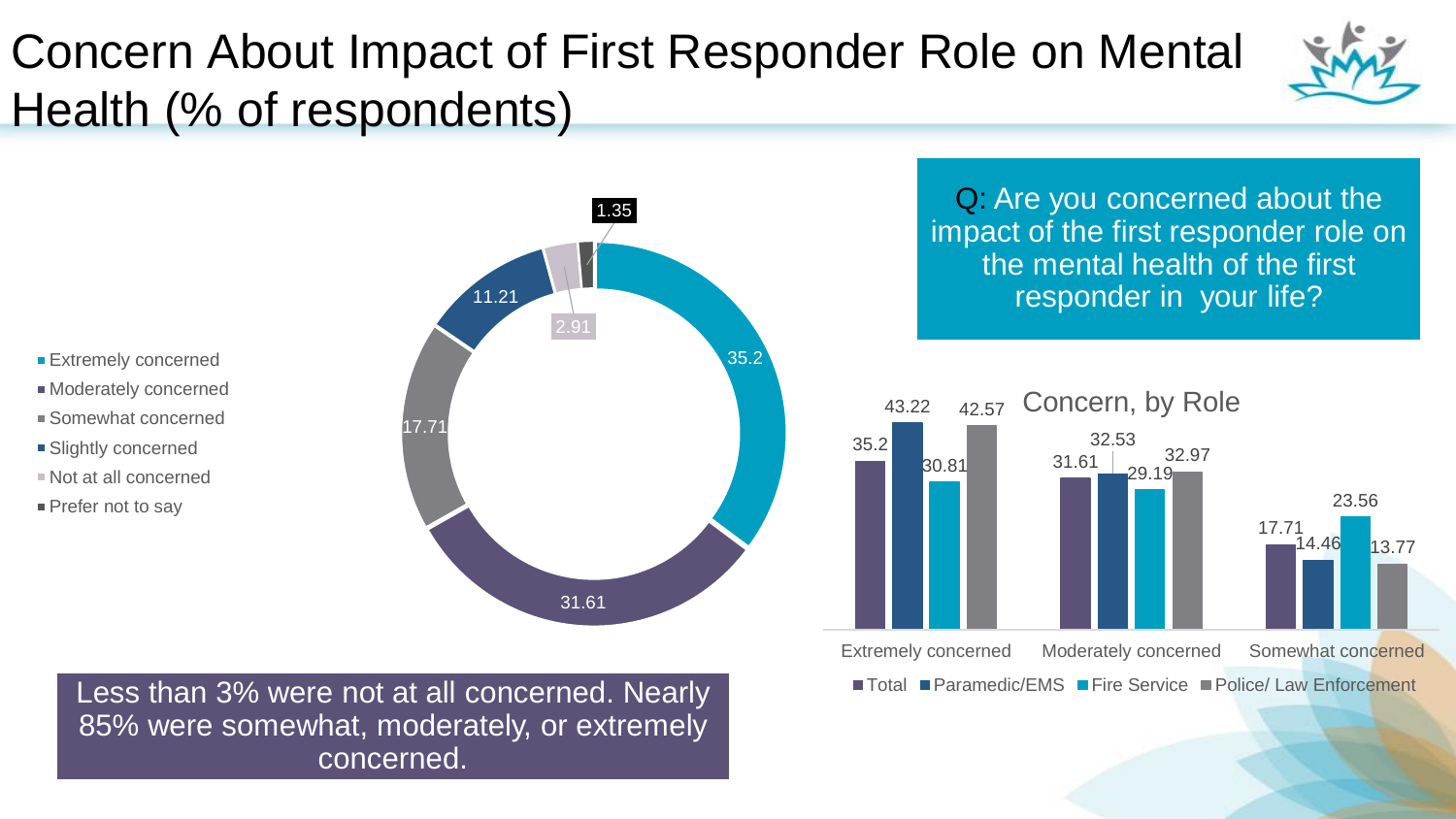### Frequency of Symptoms (% of respondents)



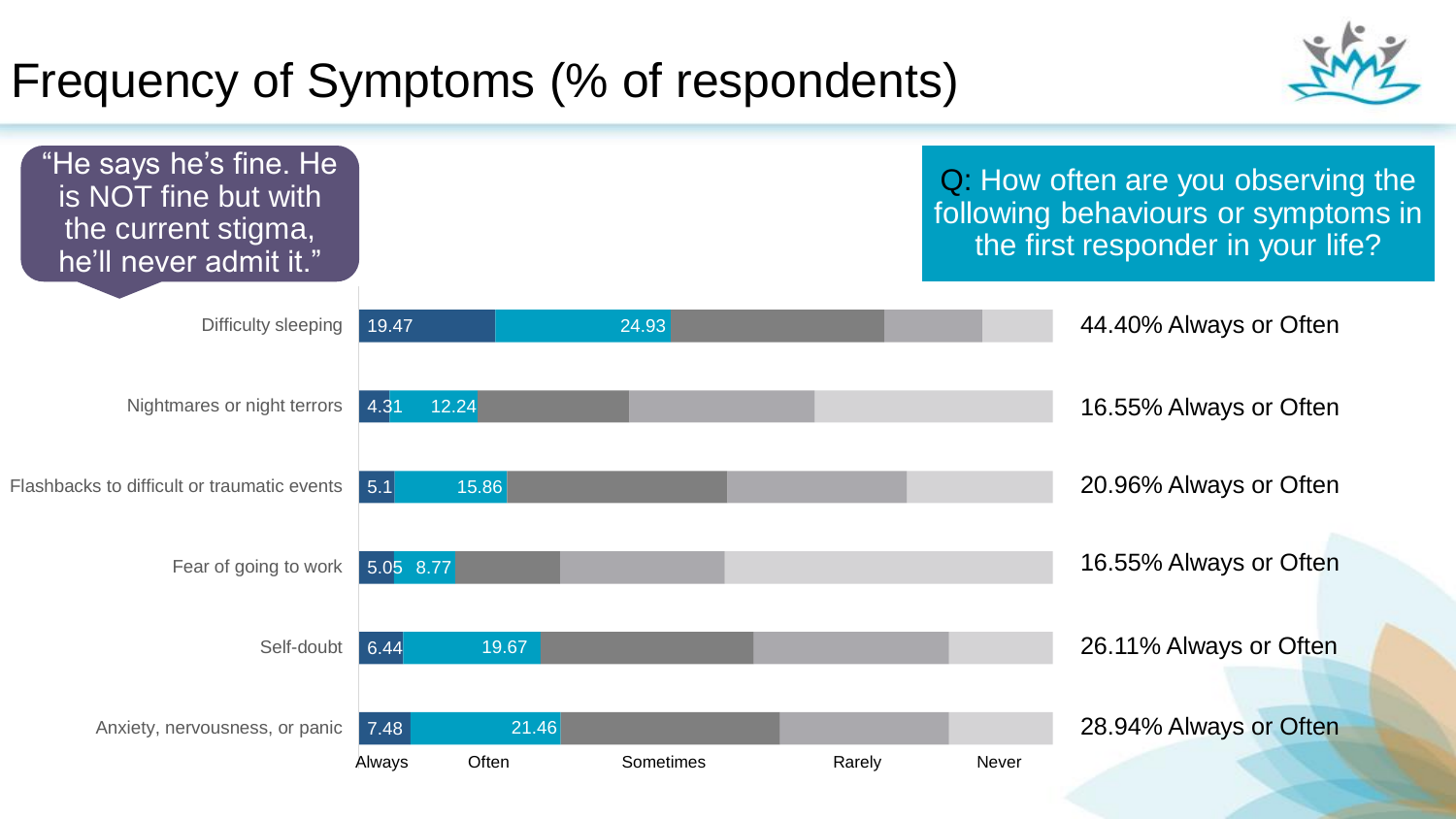## Frequency of Symptoms (% of respondents)



Other: Mental wellbeing; physical health; sexual issues; compassion fatigue; substance use

Withdrawal from family or social network

Avoidance of family or social gatherings

Increase in or uncharacteristic expressions of impatience, anger, or verbal agression

Thoughts of suicide or suicide behaviours

Depresssion or symptions of depression

Q: How often are you observing the following behaviours or symptoms in the first responder in your life?

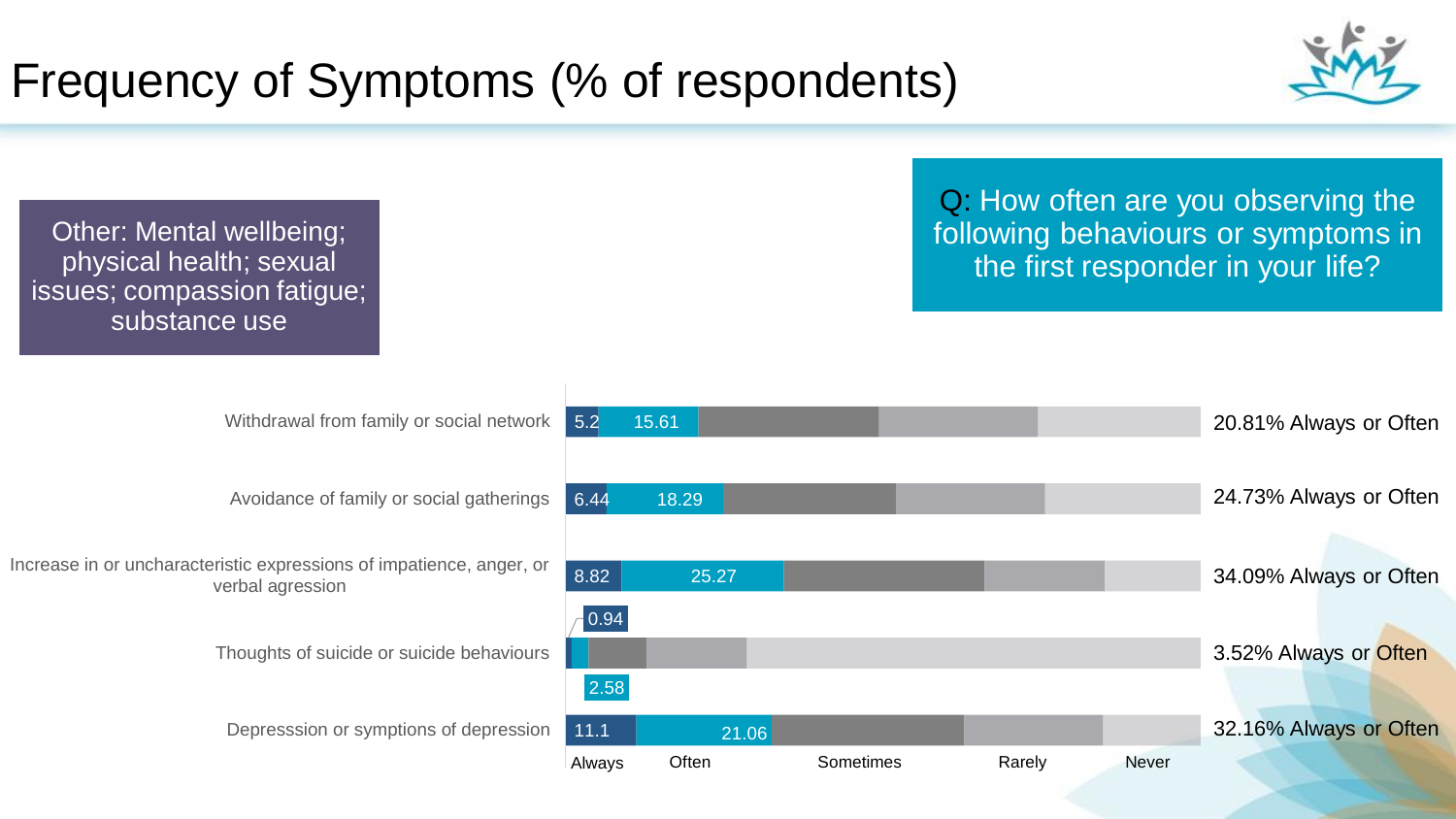### Frequency of Addictions (% of respondents)



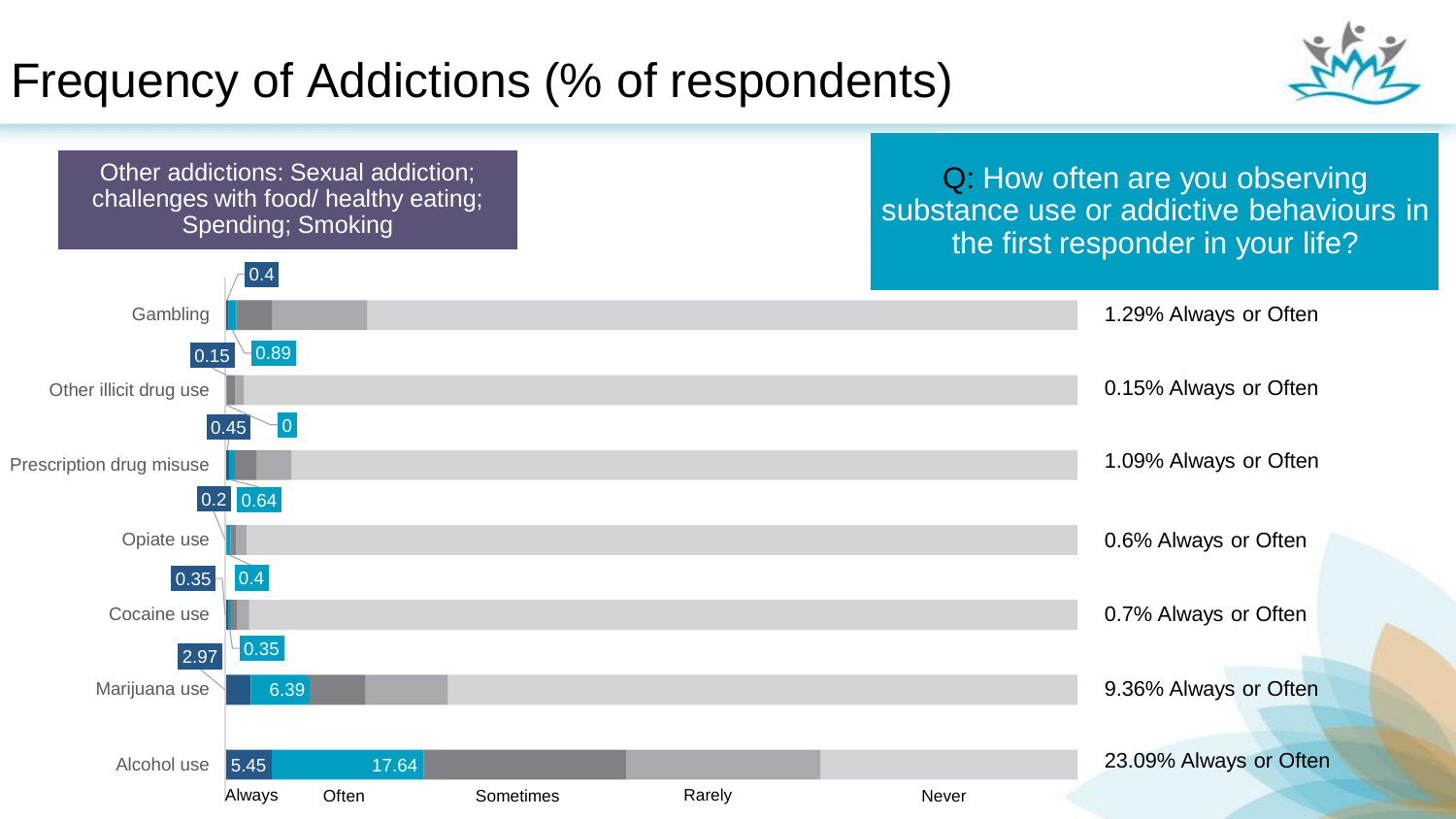### Frequency of Symptoms (% of respondents)



| most of these first responders fear coming<br>forward or taking a leave as they believe it will be<br>career suicide. They will end their lives or quit<br>their relationships before they seek help. The<br>stigma is too much for someone to handle who is<br>already struggling." |              | Q: Has the first responder in your life experienced any symptoms<br>of Post Traumatic Stress for at least one month following a<br>traumatic call/event?<br>These symptoms can occur in the short term or several years after<br>a traumatic event. |  |
|--------------------------------------------------------------------------------------------------------------------------------------------------------------------------------------------------------------------------------------------------------------------------------------|--------------|-----------------------------------------------------------------------------------------------------------------------------------------------------------------------------------------------------------------------------------------------------|--|
|                                                                                                                                                                                                                                                                                      |              |                                                                                                                                                                                                                                                     |  |
| Thoughts of suicide or suicidal behaviour                                                                                                                                                                                                                                            | 6.92         | 93.08                                                                                                                                                                                                                                               |  |
|                                                                                                                                                                                                                                                                                      |              |                                                                                                                                                                                                                                                     |  |
| Being easily irritated or angered                                                                                                                                                                                                                                                    | 41.23        | 58.77                                                                                                                                                                                                                                               |  |
|                                                                                                                                                                                                                                                                                      |              |                                                                                                                                                                                                                                                     |  |
| Feeling jumpy or on edge                                                                                                                                                                                                                                                             | 20.3         | 79.7                                                                                                                                                                                                                                                |  |
| Difficulty concentrating                                                                                                                                                                                                                                                             | 23.4         | 76.6                                                                                                                                                                                                                                                |  |
|                                                                                                                                                                                                                                                                                      |              |                                                                                                                                                                                                                                                     |  |
| Difficulty sleeping                                                                                                                                                                                                                                                                  | 41.23        | 58.77                                                                                                                                                                                                                                               |  |
|                                                                                                                                                                                                                                                                                      |              |                                                                                                                                                                                                                                                     |  |
| Avoidance of places, people, and activities that are reminders of the<br>trauma                                                                                                                                                                                                      | 19.66        | 80.34                                                                                                                                                                                                                                               |  |
|                                                                                                                                                                                                                                                                                      |              |                                                                                                                                                                                                                                                     |  |
| <b>Emotional numbness</b>                                                                                                                                                                                                                                                            | 30.36        | 69.64                                                                                                                                                                                                                                               |  |
| Re-experiencing the trauma through intrusive distressing recollections                                                                                                                                                                                                               |              |                                                                                                                                                                                                                                                     |  |
| of the event, flashbacks, and nightmares                                                                                                                                                                                                                                             | 24.41<br>Yes | 75.59<br><b>No</b>                                                                                                                                                                                                                                  |  |
|                                                                                                                                                                                                                                                                                      |              |                                                                                                                                                                                                                                                     |  |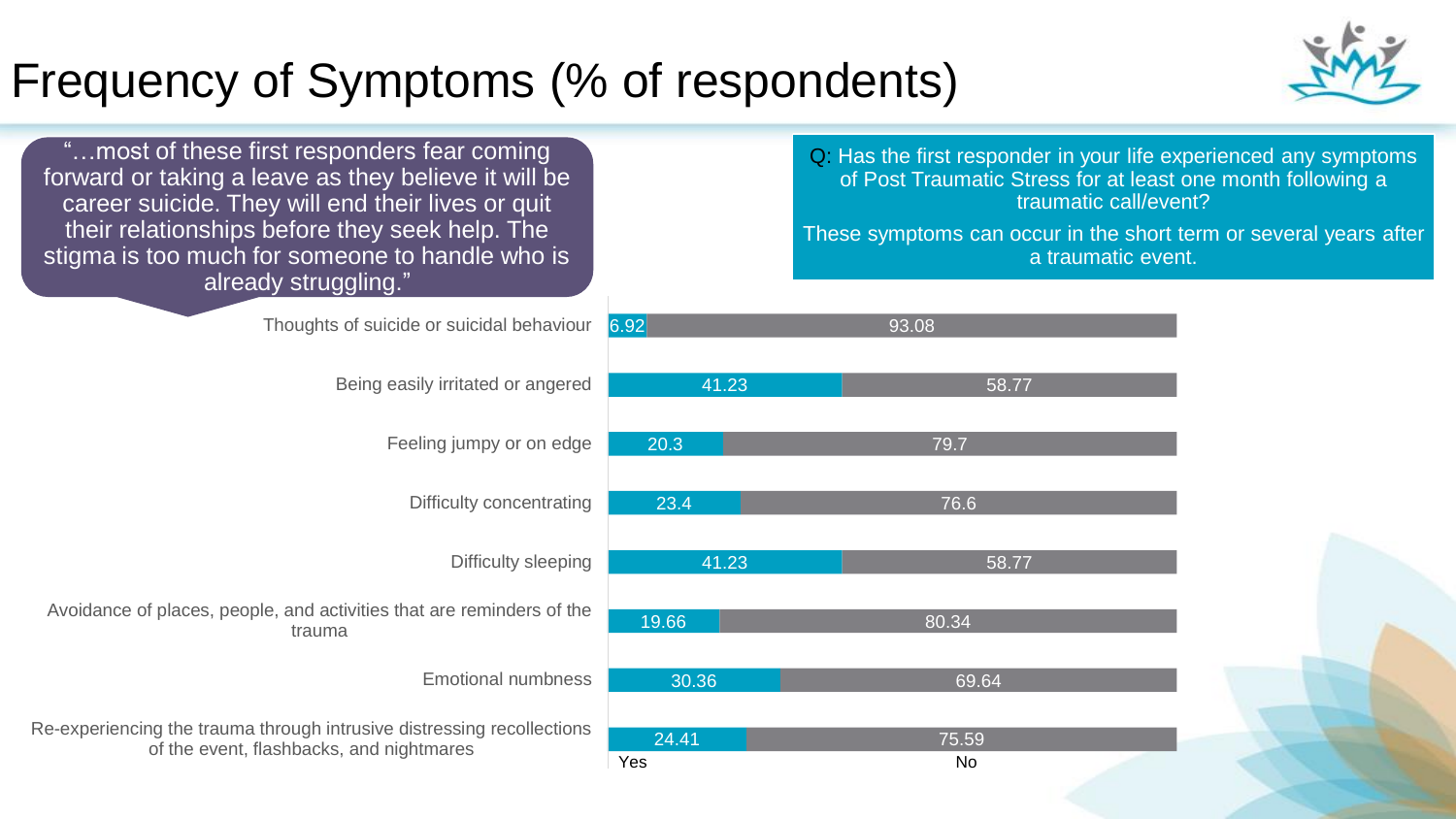# Concern about Impact of First Responder Role on Relationship (% of respondents)





Q: Are you concerned that the first responder role is having a negative effect on your relationship?

"My husband is currently receiving mental health and wellbeing treatment, and we have participated in a variety of programs aimed at rebuilding our family and relationship."

Over 43% were somewhat, moderately, or extremely concerned.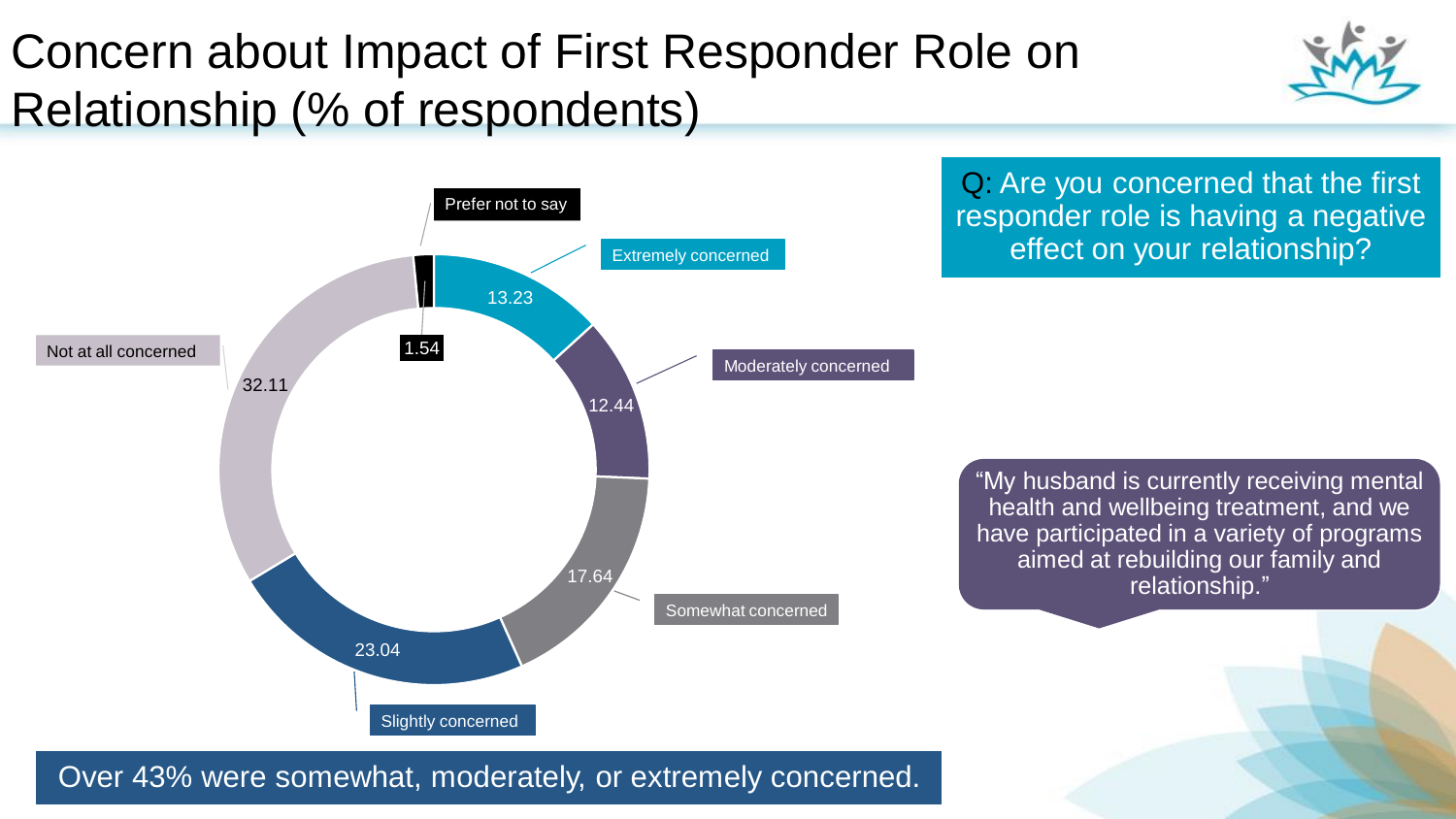# Interest in Receiving Support for Own Resilience and Mental Wellbeing (% of respondents)



Q: Would you be interested in receiving support for your own resilience and mental wellbeing as someone who is Very interested **Very interested Close to a First Responder?** 

> "Spouses should be aware how to care for the first responders at time of event and not just sit here waiting and watching symptoms. I wanted to learn how to avoid the PTS

#### before it started." Over 50% were somewhat or very interested.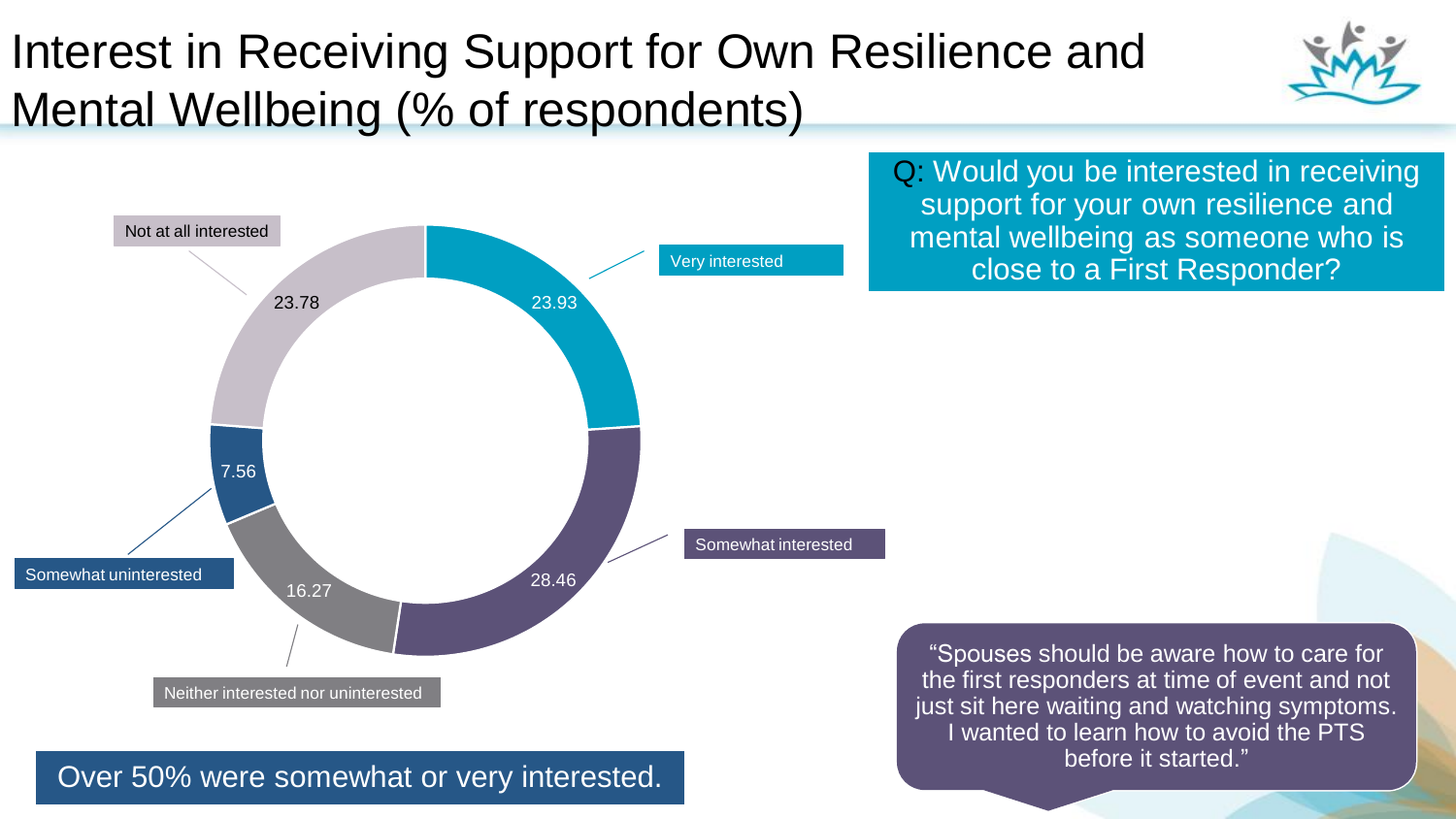# Interest in Attending Training Seminar (% of respondents)





Q: Would you or your family members be interested in attending a training seminar (approximately 1-2 hours) to learn about topics like: Post Traumatic Stress Disorder Post Traumatic Stress and the Brain Post Traumatic Growth & Resilience Self-Care Mental Wellness

Other idea:

A group for children with parents who have PTSD (3 respondents)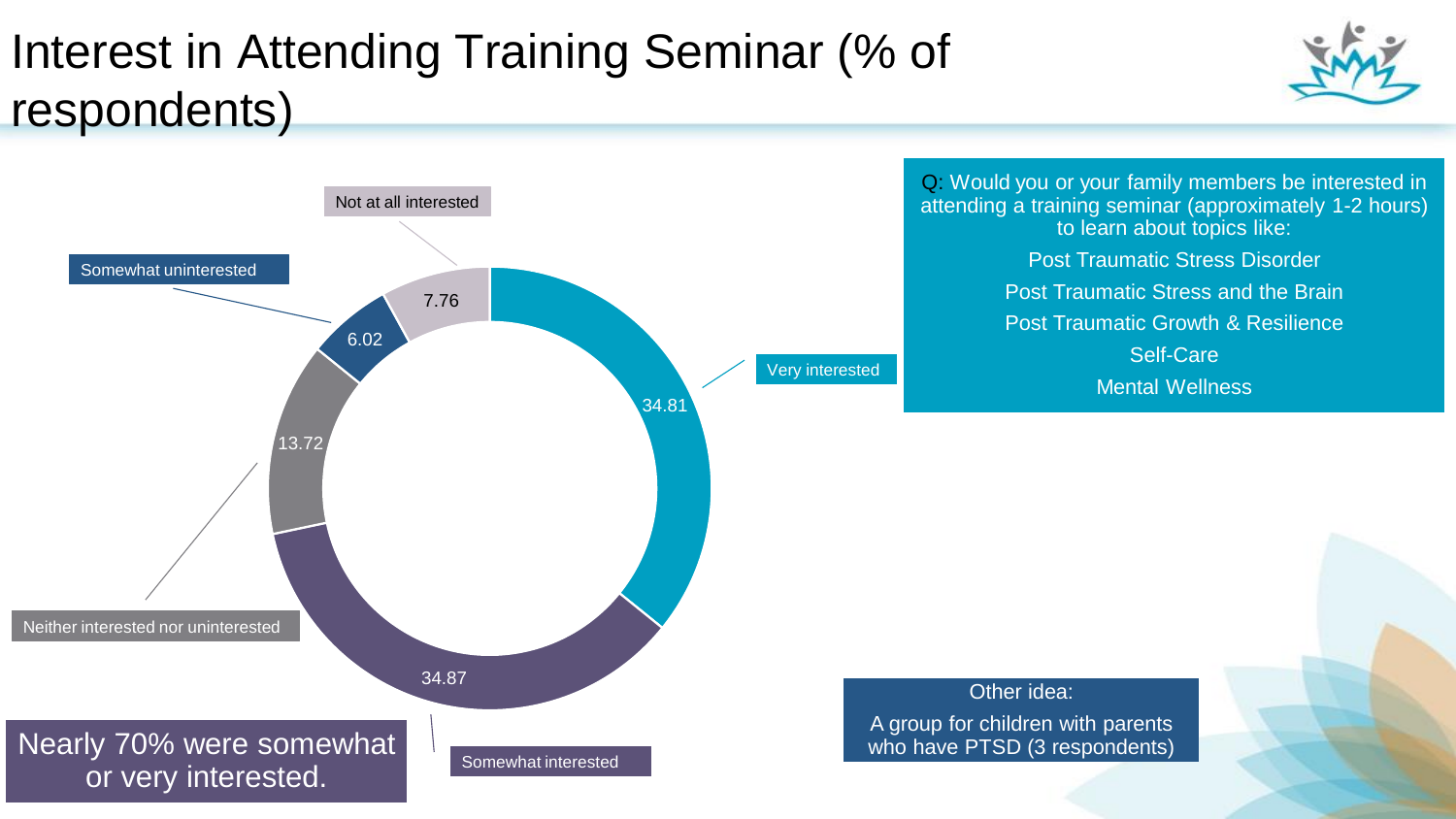#### Best Times for Training, Based on % of Respondents who Selected Each Time

"Please help! We are desperate!"

Q: If you are interested in attending a training seminar, based on your schedule, what days and times would be best for you to attend a training activity?

| <b>Day</b>      | <b>Before working</b><br>hours | <b>During working</b><br><b>hours</b> | <b>Over lunch</b>     | <b>Evening</b>         |
|-----------------|--------------------------------|---------------------------------------|-----------------------|------------------------|
| <b>Monday</b>   | Low $(<10\%)$                  | Low-moderate (10-20%)                 | Low-moderate (10-20%) | High $(>30%)$          |
| <b>Tuesday</b>  | Low $(< 10\%)$                 | Low-moderate (10-20%)                 | Low-moderate (10-20%) | Highest (39.2%)        |
| Wednesday       | Low $(< 10\%)$                 | Low-moderate (10-20%)                 | Low-moderate (10-20%) | $High ( >30\%)$        |
| <b>Thursday</b> | Low $(< 10\%)$                 | Low-moderate (10-20%)                 | Low-moderate (10-20%) | $High ( >30\%)$        |
| <b>Friday</b>   | Low $(< 10\%)$                 | Low-moderate (10-20%)                 | Low-moderate (10-20%) | High $(>30%)$          |
| <b>Saturday</b> | High-moderate (20-30%)         | High-moderate (20-30%)                | Low-moderate (10-20%) | High-moderate (20-30%) |
| <b>Sunday</b>   | Low-moderate (10-20%)          | High-moderate (20-30%)                | Low-moderate (10-20%) | High-moderate (20-30%) |

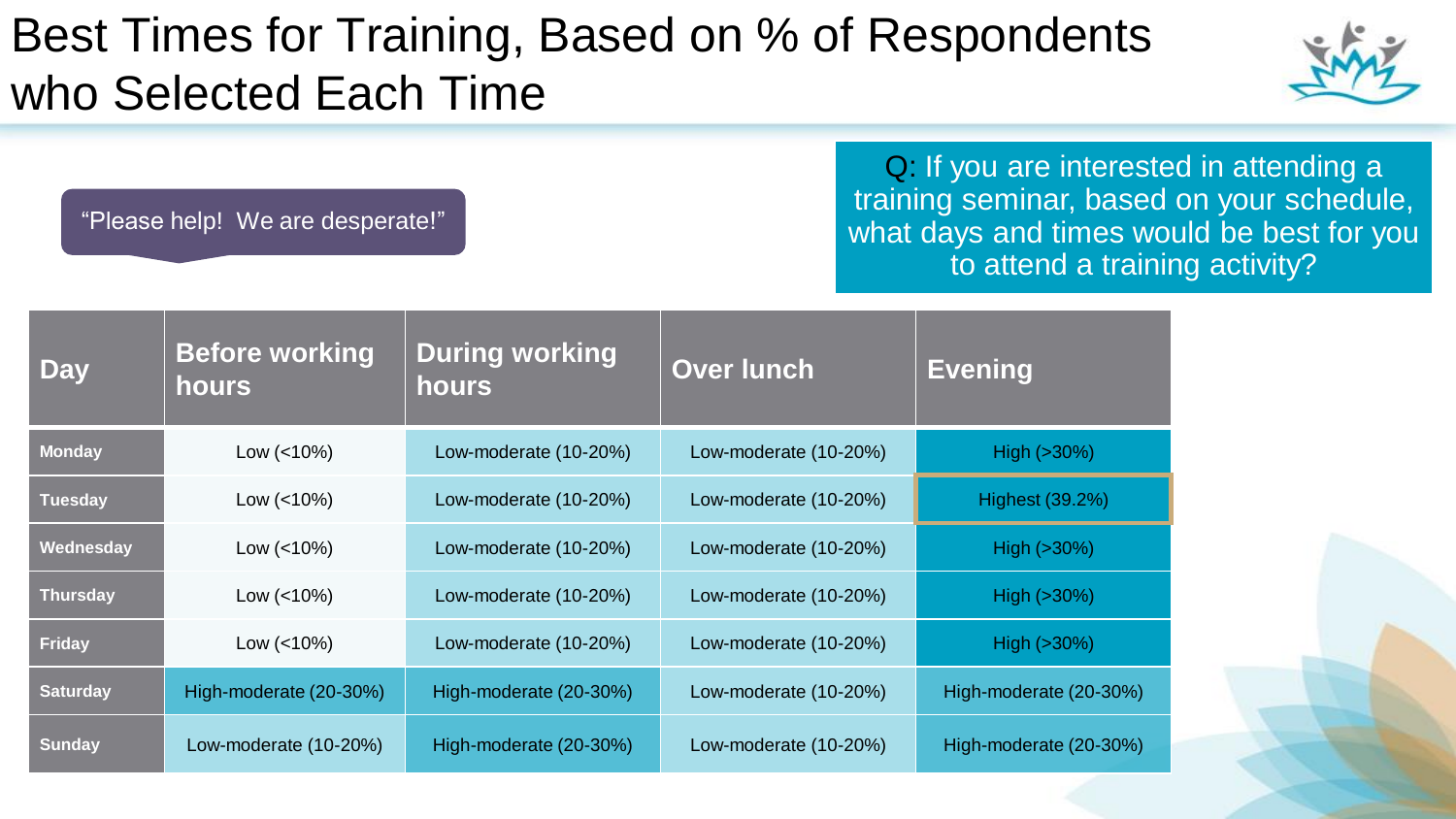# Preferred Types of Support (% of respondents)



"Giving us info on what to look for and when we need to get them help would be helpful. Also we hear every detail of every call and I have been crying also, as we are their sounding boards."



Q: If you would like to receive other kinds of support as a family member or loved one of a First Responder, what kind of support would you be most interested in receiving?

> Other supports include: support for First Responder; text-based; support for children; resource recommendations; social support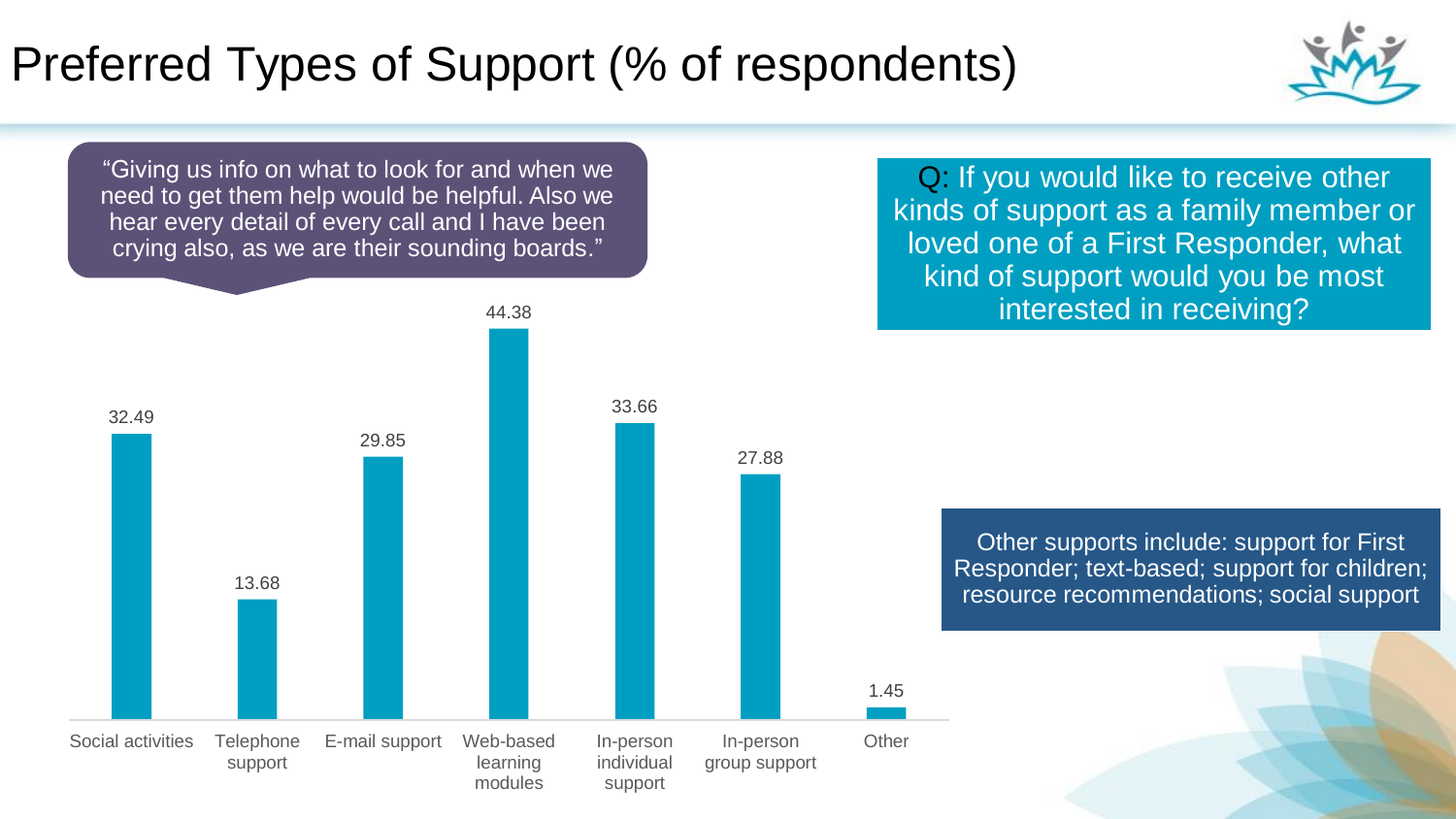#### What have we learned?



Many family members are concerned about the impact of the First Responder role on mental health (>85%)

Family members often cite lack of support for the mental health of the First Responder as a key concern; regular, mandatory/ embedded support could be beneficial and could begin with curriculum

The primary symptoms family members observed were difficulty sleeping, increase in or uncharacteristic expressions of impatience, anger, or verbal aggression, and depression or symptoms of depression

Family members are concerned about the impact of the First Responder role on their relationship (43%)

Over 50% of family members are interested in receiving support

Web-based learning may be an effective way to provide support to family members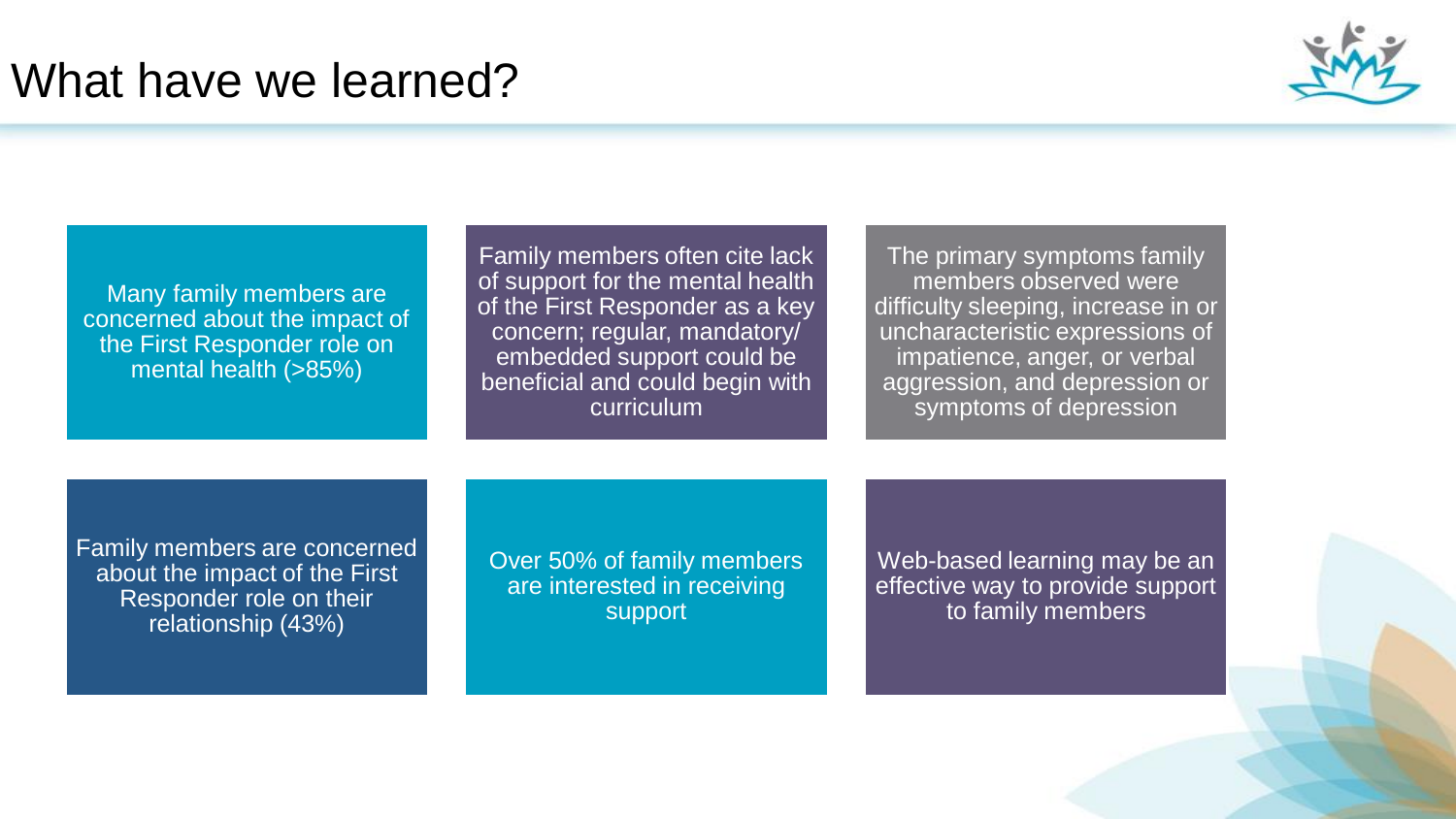



Develop and deliver training seminar to family members

Look into opportunities for other types of supports, such as web-based

Look at how support for family members can be incorporated into curriculum and workplaces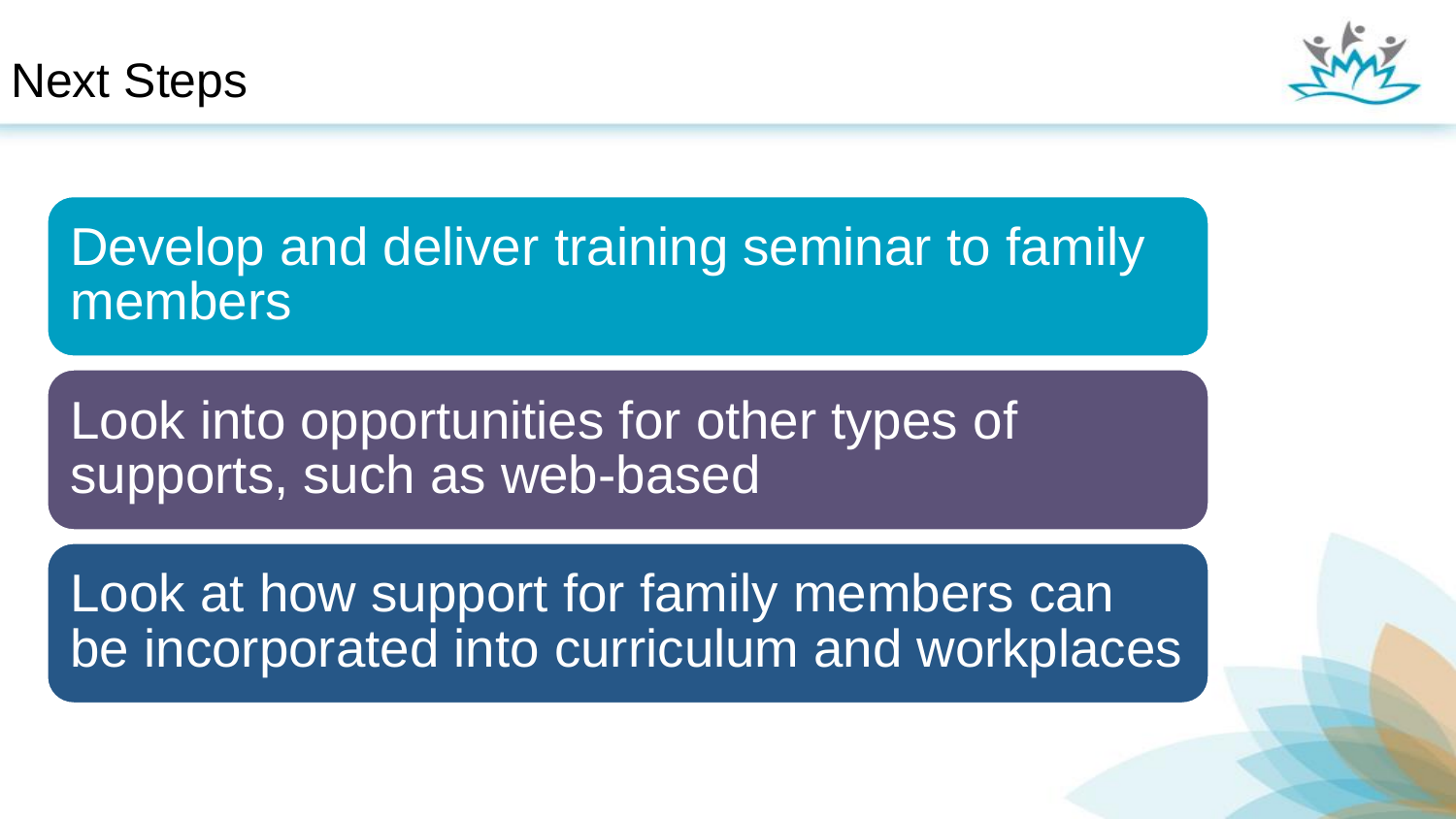#### Analysis by Years of Service



The proportion of people who completed the survey where the first responder was a parent increased consistently and dramatically with years of service (<3% under 10 years, 28% 26+ years)

Respondents for all roles were likely to have family members early in their career, with EMS/ Paramedics the most likely. Family members of firefighters were slightly more likely to have longer years of service than the other two roles

The proportion of people who completed the survey where the first responder was a parent increased consistently and dramatically with years of service (<3% under 10 years, 28% 26+ years)

First Responders were most likely to be part-time when they were early in their careers. Volunteers were fairly evenly distributed, with a small peak at 21-25 years of service.

The amount of concern about the impact of the first responder role on the mental health of the first responder increased steadily through early and mid career. It peaked at 16-20 years of service (91% somewhat, moderately, or extremely concerned), and declined slightly in later years.

Concerns about behaviours and symptoms were generally greatest at 16-20 years of service. The level of concern increased at 11-15 years leading up to the peak. Family members of those with 26 or more years of service were more concerned than those with family members of those with 21-25 years. This pattern is replicated in the substance use category and post-traumatic stress symptoms.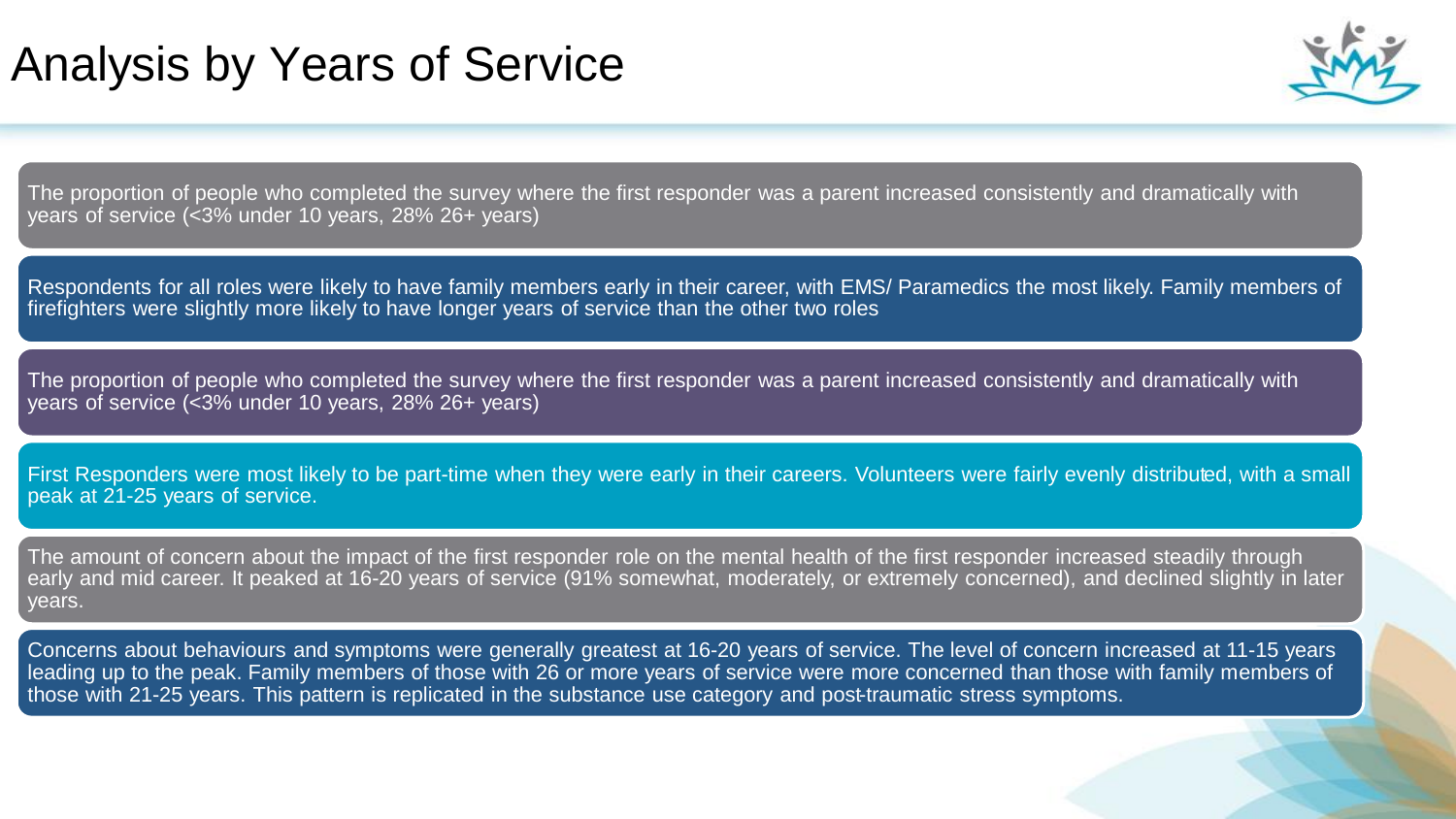#### Analysis by Hours Worked



Part-time first responders were most likely to be EMS/ Paramedics, while firefighters were most likely to be volunteers.

Part-time roles were most likely to be filled by first responders with <5 years of service.

Family members of full-time first responders were most likely to be concerned about all behaviours and symptoms listed in the survey, including post-traumatic stress symptoms.

Alcohol and marijuana use was most concerning to family members of full-time first responders.

Concern about the impact of the first responder role on relationships was greater for family members of full-time first responders (47.21% versus 28.98% and 27.80% for part-time and volunteer, respectively).